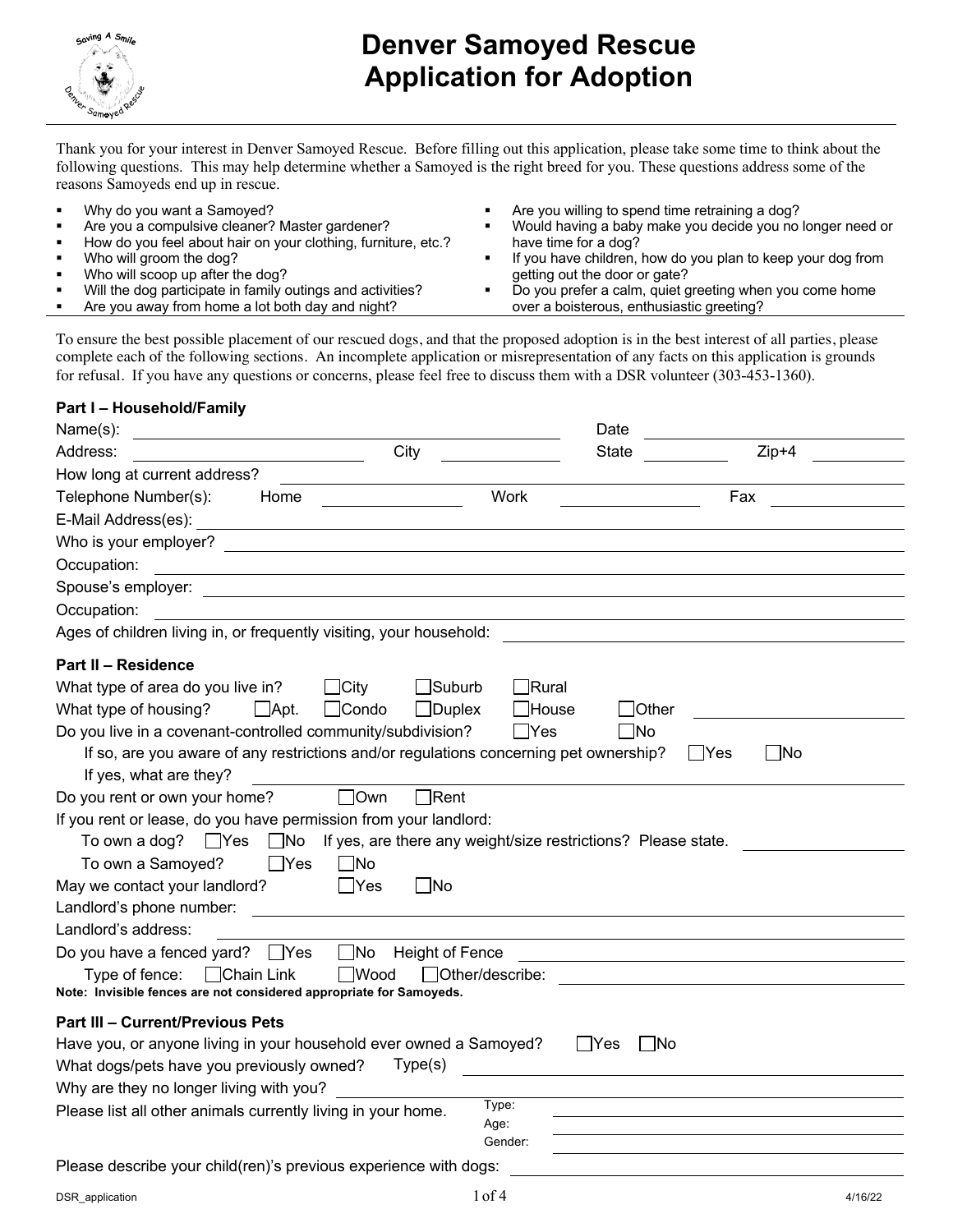

| <b>Part IV - Rescue Samoyeds</b><br>How have you educated yourself about Samoyeds?<br>$\Box$ Internet<br>Books<br><b>People</b><br>Please explain below:                                                                                                                                                                   |
|----------------------------------------------------------------------------------------------------------------------------------------------------------------------------------------------------------------------------------------------------------------------------------------------------------------------------|
| Why do you want one?                                                                                                                                                                                                                                                                                                       |
|                                                                                                                                                                                                                                                                                                                            |
| How did you hear about Denver Samoyed Rescue and who referred you to us?                                                                                                                                                                                                                                                   |
| $\Box$ Male<br>$\Box$ Female<br>Either<br>Do you have any preference to the sex of the dog?<br>If so, why?                                                                                                                                                                                                                 |
| Do you have an age preference?                                                                                                                                                                                                                                                                                             |
| Would you consider a dog that is not exactly your preference?<br>$\Box$ Yes<br>$\Box$ No<br>Would you consider a dog with special needs (e.g., medication, weight loss, mobility issues)?<br>l IYes<br><b>INo</b><br>If you don't have a fenced yard, where and how will the dog be exercised and be allowed to eliminate? |
| Which member of your family will be taking the major responsibility for caring for your samoyed?                                                                                                                                                                                                                           |
| What are your plans and goals for this dog?                                                                                                                                                                                                                                                                                |
| $\square$ No<br>Have you ever trained a dog in obedience classes?<br>$\exists$ Yes<br>Will you take your Samoyed to obedience classes?<br>$\Box$ No<br>_∣Yes<br>Will the dog live in your home?<br>$\Box$ No<br>$\sqcup$ Yes<br>Where exactly will the dog sleep at night and be kept when there is no one at home?        |
|                                                                                                                                                                                                                                                                                                                            |
| How will you handle the grooming needs for your Samoyed? Regular grooming is an essential part of the health care of<br>your Samoyed.                                                                                                                                                                                      |
| What will you do if<br>your rescue dog has an accident on your rug or chews one of your favorite items?                                                                                                                                                                                                                    |
| your dog digs holes in your lawn?                                                                                                                                                                                                                                                                                          |
| your dog yaps a lot when he is outside?                                                                                                                                                                                                                                                                                    |
| a member of your family develops allergies to the dog?                                                                                                                                                                                                                                                                     |
| your dog gets loose?                                                                                                                                                                                                                                                                                                       |
| Would you use a kennel/crate for behavior control or modification (e.g., separation anxiety, destruction<br> Yes<br>-INo<br>of property, providing a safe den-like area, etc.) if properly instructed in the technique?<br>If no, why?                                                                                     |
| What are the major activities, hobbies, or exercises you and your family participate in?                                                                                                                                                                                                                                   |
| If you move, what will you do with your dog?                                                                                                                                                                                                                                                                               |
| When you go on vacation, what will you do with the dog and who will care for it?                                                                                                                                                                                                                                           |
| Are you prepared to provide a loving/caring home for the duration of this dog's life?<br>$\Box$ Yes<br>∣ No<br>On average they live to be $~12$ to 15 years.                                                                                                                                                               |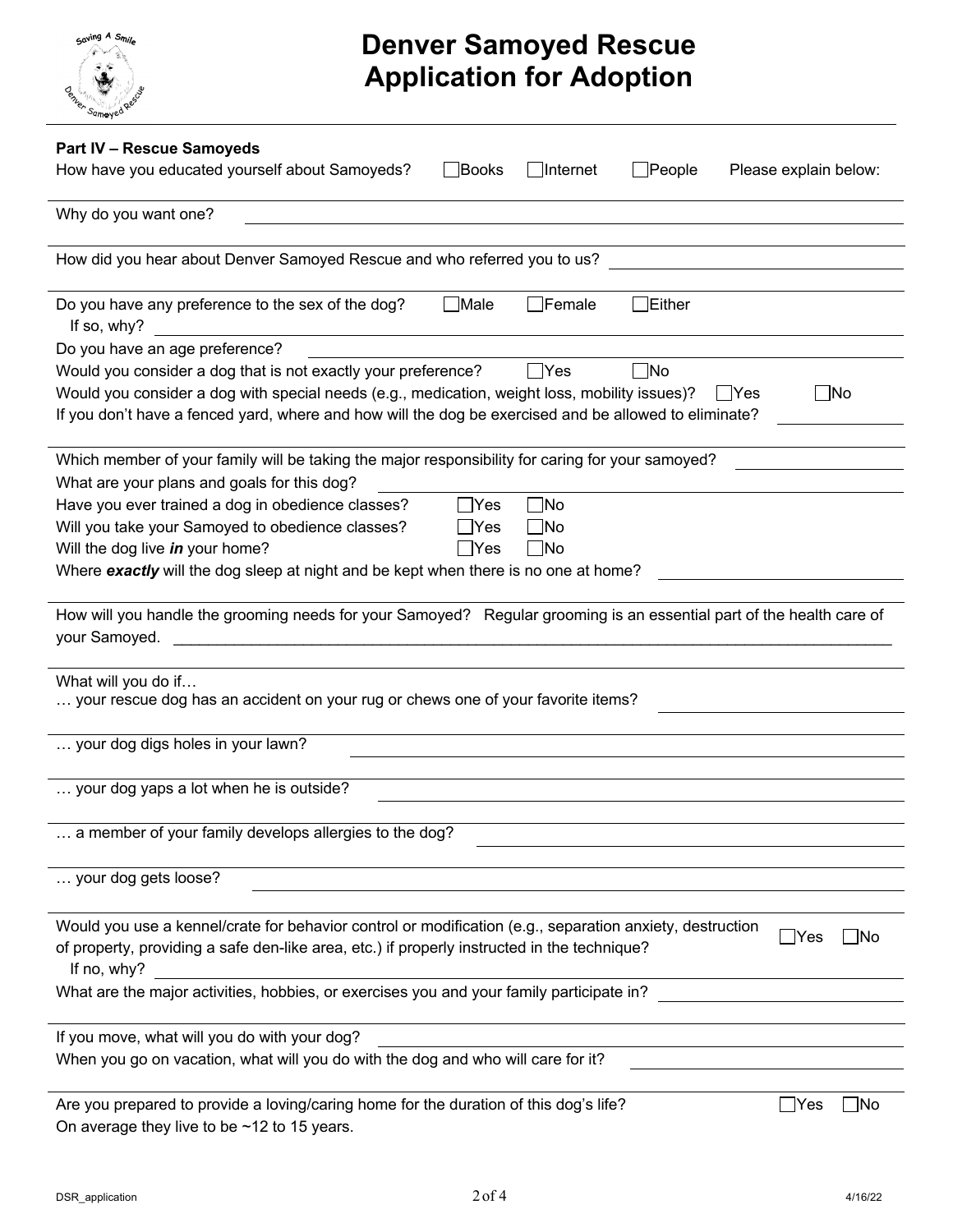

| <b>Part IV - References</b>                                                                                                                                                                                                                                                                                                                                                                                                             |                                                                                                                                                |             |           |       |
|-----------------------------------------------------------------------------------------------------------------------------------------------------------------------------------------------------------------------------------------------------------------------------------------------------------------------------------------------------------------------------------------------------------------------------------------|------------------------------------------------------------------------------------------------------------------------------------------------|-------------|-----------|-------|
| Who is the veterinarian that you currently use? How long since your last visit to this vet?                                                                                                                                                                                                                                                                                                                                             |                                                                                                                                                |             |           |       |
| Veterinarian's name/clinic:                                                                                                                                                                                                                                                                                                                                                                                                             | <u>and the state of the state of the state of the state of the state of the state of the state of the state of th</u>                          |             |           |       |
| Veterinarian's address:                                                                                                                                                                                                                                                                                                                                                                                                                 |                                                                                                                                                |             |           |       |
| Veterinarian's phone:                                                                                                                                                                                                                                                                                                                                                                                                                   |                                                                                                                                                |             |           |       |
| Do you mind if we call your vet clinic to ask their opinion about how you take care of your animals?                                                                                                                                                                                                                                                                                                                                    |                                                                                                                                                |             | - IYes    | __ No |
| If yes, why?                                                                                                                                                                                                                                                                                                                                                                                                                            |                                                                                                                                                |             |           |       |
| How will your dog travel to the vet or other places? (car, back of pickup, etc.)                                                                                                                                                                                                                                                                                                                                                        |                                                                                                                                                |             |           |       |
| Is there a neighbor we can contact as a reference?                                                                                                                                                                                                                                                                                                                                                                                      | $\Box$ Yes<br>$\Box$ No                                                                                                                        |             |           |       |
| Name and phone numbers:                                                                                                                                                                                                                                                                                                                                                                                                                 |                                                                                                                                                |             |           |       |
| If you do not have a vet who is familiar with you, please list two non-relatives, and their evening phone numbers, whom                                                                                                                                                                                                                                                                                                                 |                                                                                                                                                |             |           |       |
| we can contact about you.                                                                                                                                                                                                                                                                                                                                                                                                               |                                                                                                                                                |             |           |       |
|                                                                                                                                                                                                                                                                                                                                                                                                                                         |                                                                                                                                                |             |           |       |
| Have you ever surrendered a pet of yours to an animal shelter or sold or given one away?                                                                                                                                                                                                                                                                                                                                                |                                                                                                                                                | $\gamma$ es | $\Box$ No |       |
| If yes, why?                                                                                                                                                                                                                                                                                                                                                                                                                            |                                                                                                                                                |             |           |       |
| May we visit your home to verify the information you have provided?                                                                                                                                                                                                                                                                                                                                                                     |                                                                                                                                                | ∣ Yes       | $\Box$ No |       |
| If no, why?                                                                                                                                                                                                                                                                                                                                                                                                                             |                                                                                                                                                |             |           |       |
| I hereby affirm that all of the above information is true and correct. I understand that submission of this application does not necessarily<br>mean that I will be approved to adopt and that DSR reserves the right to refuse any applicant. I authorize you to verify any and all infor-<br>mation set forth in this application and to contact my personal references. (Without your signature we cannot process this application.) | (If there are two responsible adults in the household, both must sign as an applicant.)                                                        |             |           |       |
| <b>Applicant Signature</b><br>Date                                                                                                                                                                                                                                                                                                                                                                                                      | <b>Applicant Signature</b>                                                                                                                     |             |           | Date  |
| All families, including previous rescue families, must submit an application prior to adopting a DSR dog.<br>DSR's Adoption Fee is \$350-500 per dog, however, discounts may be made depending on the dog's                                                                                                                                                                                                                             | Please note that adoption applications may take ~7-10 business days to process.<br>Applications are retained on file for a period of one year. |             |           |       |
| age, the dog's medical condition or when multiple dogs are adopted at the same time.<br>Return completed application via one of the following methods:                                                                                                                                                                                                                                                                                  |                                                                                                                                                |             |           |       |
|                                                                                                                                                                                                                                                                                                                                                                                                                                         |                                                                                                                                                |             |           |       |
| <b>U.S. Mail: Denver Samoyed Rescue</b><br>205 Ken Pratt Blvd, Ste 102<br><b>PMB122</b><br>Longmont, CO 80501                                                                                                                                                                                                                                                                                                                           | <b>E-mail:</b> samoyedrescue@msn.com                                                                                                           |             |           |       |

#### **Thank you for taking the time to complete this application.**